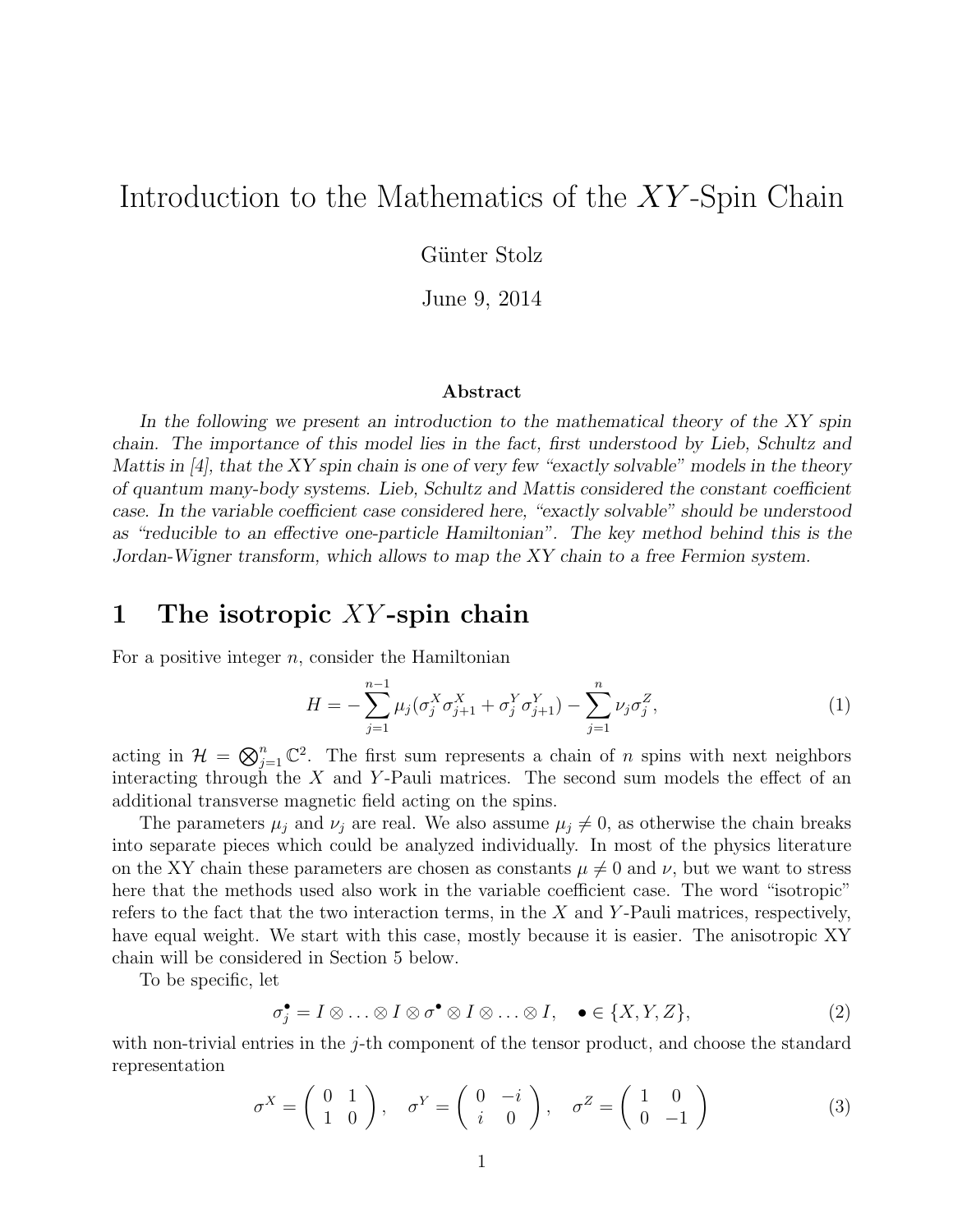of the Pauli matrices. We note that, using  $\{A, B\} = AB + BA$  to denote anti-commutators,

$$
(\sigma^X)^2 = (\sigma^Y)^2 = (\sigma^Z)^2 = I, \quad \{\sigma^X, \sigma^Y\} = \{\sigma^X, \sigma^Z\} = \{\sigma^Y, \sigma^Z\} = 0.
$$
 (4)

We will frequently work with the lowering and raising operators

$$
a := \frac{1}{2}(\sigma^X - i\sigma^Y) = \begin{pmatrix} 0 & 0 \\ 1 & 0 \end{pmatrix},\tag{5}
$$

and

$$
a^* = \frac{1}{2}(\sigma^X + i\sigma^Y) = \begin{pmatrix} 0 & 1 \\ 0 & 0 \end{pmatrix}.
$$
 (6)

Note that

$$
a^*a = \begin{pmatrix} 1 & 0 \\ 0 & 0 \end{pmatrix}, \quad \text{and} \quad aa^* = \begin{pmatrix} 0 & 0 \\ 0 & 1 \end{pmatrix} \tag{7}
$$

are orthogonal projections. As above we write

$$
a_j = I \otimes \ldots \otimes I \otimes a \otimes I \otimes \ldots \otimes I, \tag{8}
$$

$$
a_j^* = I \otimes \ldots \otimes I \otimes a^* \otimes I \otimes \ldots \otimes I. \tag{9}
$$

This allows to express the Pauli matrices through

$$
\sigma_j^X = a_j + a_j^*, \quad \sigma_j^Y = i(a_j - a_j^*), \quad \sigma_j^Z = 2a_j^* a_j - I. \tag{10}
$$

The raising and lowering operators satisfy the mixed commutator and anti-commutator relations

$$
\{a_j, a_j^*\} = I, \quad (a_j)^2 = (a_j^*)^2 = 0,\tag{11}
$$

$$
[a_j, a_k^*] = [a_j^*, a_k^*] = [a_j, a_k] = 0 \quad \text{for } j \neq k.
$$
 (12)

Using these identities one verifies

$$
\sigma_j^X \sigma_{j+1}^X + \sigma_j^Y \sigma_{j+1}^Y = 2(a_j^* a_{j+1} + a_{j+1}^* a_j), \quad j = 1, \dots, n-1,
$$
\n(13)

and therefore  $H$  can be expressed as

$$
H = -2\sum_{j=1}^{n-1} \mu_j (a_j^* a_{j+1} + a_{j+1}^* a_j) - \sum_{j=1}^n \nu_j (2a_j^* a_j - I). \tag{14}
$$

## 2 The Jordan-Wigner transform

Lieb, Schultz and Mattis  $[4]$  were the first to realize that the Hamiltonian of the xy-spin chain is equivalent to an effective one-particle system, which, in cases where the Jacobi matrix M representing the one-particle system can be diagonalized (in particular for the constant coefficient case), makes the  $xy$ -spin chain explicitly solvable.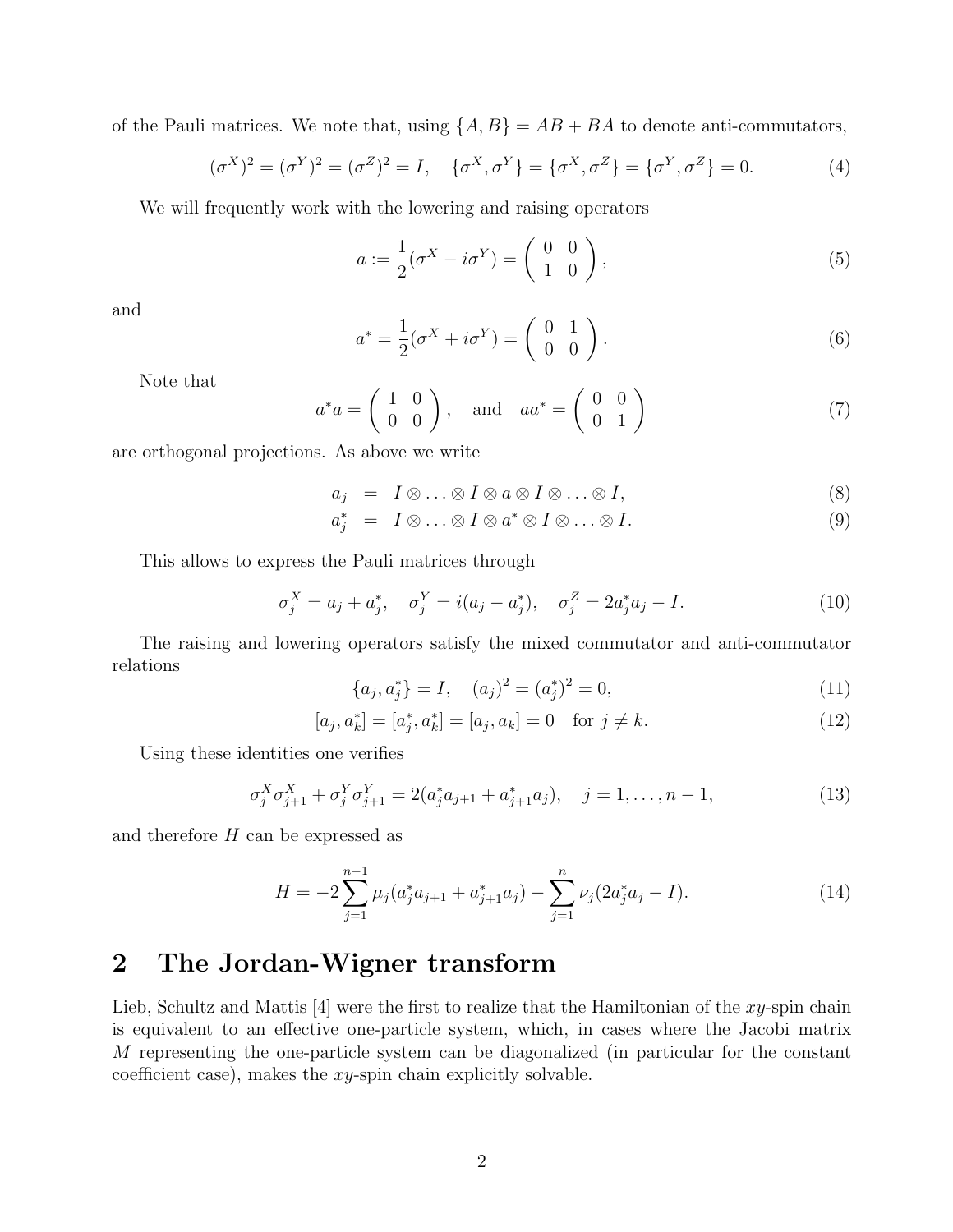The first step in this diagonalization is a Jordan-Wigner transform, where  $a_j$  and  $a_j^*$  are replaced by a new set of so-called annihilation and creation operators (the meaning of which will become clearer in Section 3)

$$
c_j := \sigma_1^Z \dots \sigma_{j-1}^Z a_j, \quad j = 1, \dots, n,
$$
\n(15)

and

$$
c_j^* = \sigma_1^Z \dots \sigma_{j-1}^Z a_j^*.
$$
 (16)

From this it follows readily that

$$
c_j^2 = a_j^2 = 0, \quad (c_j^*)^2 = (a_j^*)^2 = 0, \quad c_j^* c_j = a_j^* a_j, \quad c_j c_j^* = a_j a_j^*, \tag{17}
$$

and therefore  $\{c_j, c_j^*\}=I$ . In fact, the  $c_j$  and  $c_j^*$  satisfy the canonical anti-commutation relations (CAR),

$$
\{c_j, c_k^*\} = \delta_{jk}I, \quad \{c_j, c_k\} = \{c_j^*, c_k^*\} = 0 \quad \text{for all } j, k = 1, \dots, n,
$$
 (18)

To verify this for  $k \neq j$ , use that  $\{a_j, \sigma_j^Z\} = 0$ .

To express H in terms of the operators  $c_j$  and  $c_k^*$ , note that

$$
a_j^* a_{j+1} = c_j^* \sigma_j^Z c_{j+1} = c_j^* (2c_j^* c_j - I) c_{j+1} = -c_j^* c_{j+1}
$$
\n(19)

and, taking adjoints,

$$
a_{j+1}^* a_j = -c_{j+1}^* c_j. \tag{20}
$$

This leads to

$$
H = 2\sum_{j=1}^{n-1} \mu_j (c_j^* c_{j+1} + c_{j+1}^* c_j) - 2\sum_{j=1}^n \nu_j c_j^* c_j + \sum_{j=1}^n \nu_j I
$$
  
=  $2c^* Mc + E_0 I.$  (21)

Here  $c := (c_1, \ldots, c_n)^t$ ,  $c^* = (c_1^*, \ldots, c_n^*)$ ,  $E_0 := \sum_j \nu_j$  and M is the symmetric Jacobi matrix

$$
M = (M_{jk})_{j,k=1}^n := \begin{pmatrix} -\nu_1 & \mu_1 & & & \\ \mu_1 & \ddots & & & \\ & \ddots & \ddots & \mu_{n-1} \\ & & \mu_{n-1} & -\nu_n \end{pmatrix}.
$$
 (22)

In the theory of the XY chain it turns out that  $M$  plays the role of an *effective one-particle* Hamiltonian. In principle, the many body Hamiltonian  $H$  (acting on a  $2<sup>n</sup>$ -dimensional Hilbert space) can be fully understood from properties of the one-particle Hamiltonian  $M$  (which acts on an n-dimensional Hilbert space).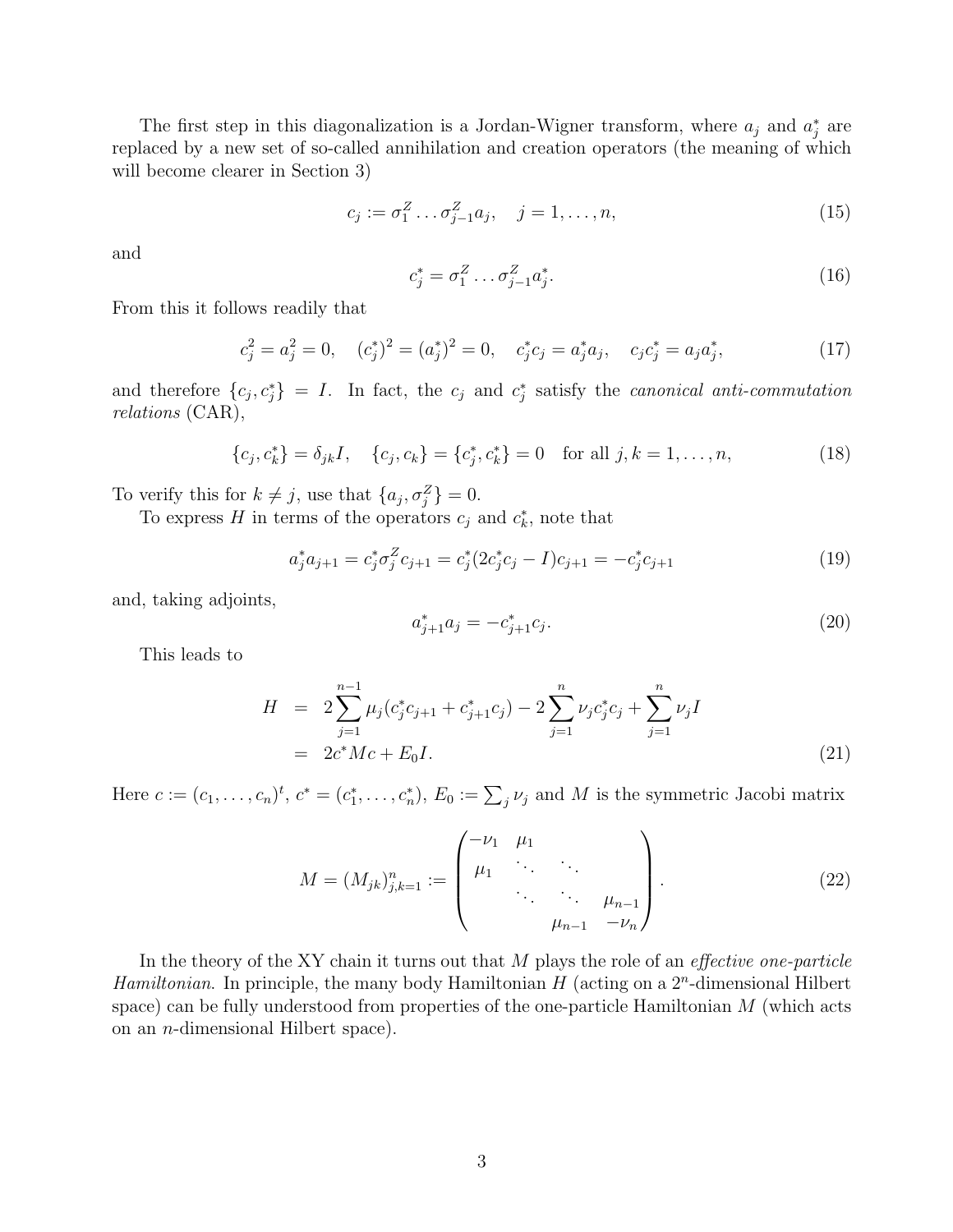## 3 Diagonalization of  $H$

There is an orthogonal matrix  $U$  (with real entries) such that

$$
U M U^t = \Lambda = \text{diag}(\lambda_j),\tag{23}
$$

and therefore

$$
e^{-iMt} = U^t e^{-i\Lambda t} U = U^t \text{diag}(e^{-i\lambda_j t}) U. \tag{24}
$$

Define  $b=(b_1,\ldots,b_n)^t$  by

$$
b = Uc.\t\t(25)
$$

By the bi-linearity of  $\{\cdot,\cdot\}$  and orthogonality of U it follows readily that  $b_j$ ,  $j = 1, \ldots, n$ satisfies the CAR. Moreover,

$$
H = 2c^*Mc + E_0I
$$
  
=  $2c^*U^t \Lambda Uc + E_0I$   
=  $2b^* \Lambda b + E_0I$   
= 
$$
\sum_{j=1}^n 2\lambda_j b_j^* b_j + E_0I,
$$
 (26)

i.e. in terms of the new creation and annihilation operators  $H$  takes the form of a Hamiltonian of a *free Fermion system*. Assuming knowledge of the  $\lambda_j$ , this operator can be explicitly diagonalized. This makes use of important algebraic properties of systems of operators satisfying the CAR. For a somewhat useful introduction or a reminder of these properties see [5]. For a brief treatment see Proposition II.6.2 in [7]. Some of them are:

- The operators  $b_j^*b_j$ ,  $j = 1, \ldots, n$ , are pairwise commuting orthogonal projections, meaning that they can be simultaneously diagonalized.
- The intersection of the kernels of  $b_j^*b_j$  (which is the same as the kernel of  $b_j$ ) contains at least one non-trivial normalized vector  $\Omega$ , i.e.  $b_j^* b_j \Omega = 0$ ,  $j = 1, ..., n$ .
- For each  $\alpha = (\alpha_1, \ldots, \alpha_n) \in \{0,1\}^n$  use successive creation operators  $b_j^*$  to define

$$
\psi_{\alpha} = (b^*)^{\alpha} \Omega := (b_1^*)^{\alpha_1} \dots (b_n^*)^{\alpha_n} \Omega,
$$
\n
$$
(27)
$$

which are an orthonormal system of common eigenvectors for the  $b_j^* b_j$ :

$$
b_j^* b_j \psi_\alpha = \begin{cases} 0, & \text{if } \alpha_j = 0, \\ \psi_\alpha, & \text{if } \alpha_j = 1. \end{cases}
$$
 (28)

• In the given case dim  $\mathcal{H} = 2^n$ , and thus the vectors  $\psi_\alpha$  form an orthonormal basis. In particular, the normalized vector  $\Omega$  is unique up to a trivial phase. It is frequently referred to as the "vacuum vector".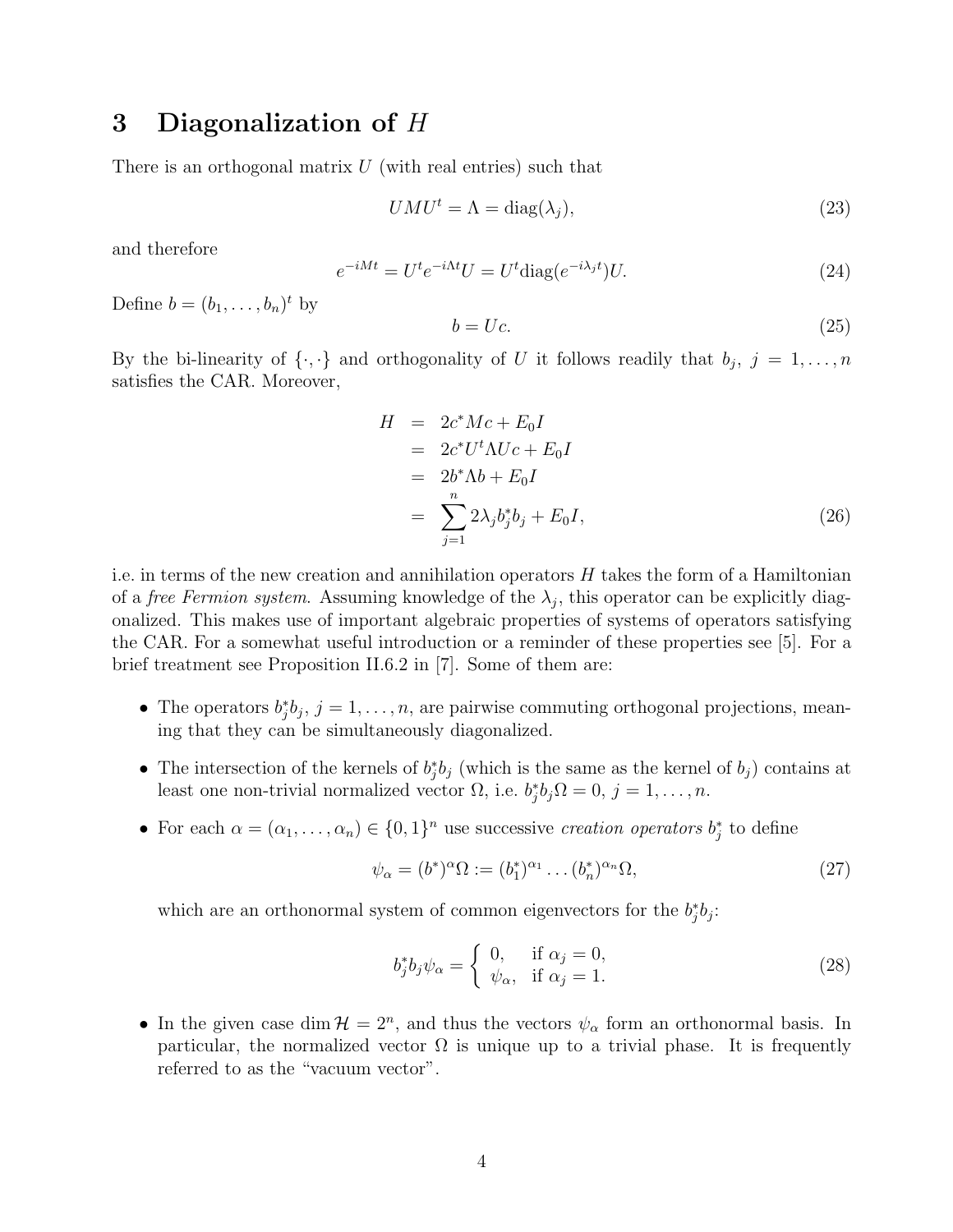The vectors  $\psi_{\alpha}$  are eigenvectors for H,

$$
H\psi_{\alpha} = \left(2\sum_{j:\alpha_j=1}\lambda_j + E_0\right)\psi_{\alpha},\tag{29}
$$

which gives the spectrum of  $H$  and, in particular, the ground state energy

$$
2\sum_{j=1}^{n}\min\{0,\lambda_j\} + E_0
$$
\n(30)

and corresponding ground state  $\varphi_0 = \psi_{\alpha^{(0)}},$  where

$$
\alpha_j^{(0)} = \begin{cases} 1, & \text{if } \lambda_j < 0, \\ 0, & \text{else.} \end{cases} \tag{31}
$$

which is non-degenerate if and only if  $\lambda_j \neq 0$  for all j.

Note that  $E_0 = \sum_j \nu_j = -\text{tr } M = -\sum_j \lambda_j$ . Using this we can re-write (29) and describe the spectrum of  $H$  as

$$
\sigma(H) = \{2 \sum_{j:\alpha_j=1} \lambda_j - \text{tr } M : \alpha \in \{0,1\}^n\}. \tag{32}
$$

 $\sum_j b_j^* b_j$ . In fact, by (28), We also note that the  $\psi_{\alpha}$  are eigenvectors of the "total particle number" operator  $\mathcal{N}$  :=

$$
\mathcal{N}\psi_{\alpha} = N_{\alpha}\psi_{\alpha}, \quad N_{\alpha} := \#\{j : \alpha_j = 1\}.
$$
\n(33)

The operator  $\mathcal N$  could alternatively be defined by using the operators  $c_j$  or  $a_j$  since we have

$$
\mathcal{N} = \sum_{j} b_j^* b_j = \sum_{j} c_j^* c_j = \sum_{j} a_j^* a_j,
$$
\n(34)

where  $(25)$  and orthogonality of U is used. The latter allows for a more concrete description of the eigenspaces of  $\mathcal{N}$ : Writing

$$
e_0 := \begin{pmatrix} 0 \\ 1 \end{pmatrix}, \quad e_1 := \begin{pmatrix} 1 \\ 0 \end{pmatrix} \tag{35}
$$

for the canonical basis vectors of  $\mathbb{C}^2$  and

$$
e_{\alpha} := e_{\alpha_1} \otimes \ldots \otimes e_{\alpha_n}, \quad \alpha \in \{0, 1\}^n \tag{36}
$$

for the product basis of  $\bigotimes^n \mathbb{C}^2$ , it follows from  $\mathcal{N} = \sum_j a_j^* a_j$  and (7) that  $\mathcal{N} e_\alpha = N_\alpha e_\alpha$ . Thus the eigenspace of N to any integer  $k \in \{0, 1, ..., N\}$  is spanned by the set of all  $e_{\alpha}$  with exactly k up-spins, and thus has dimension  $\binom{n}{k}$  $\binom{n}{k}$ .

The fact that H commutes with  $\mathcal N$  implies that all these eigenspaces are invariant under H, which could also be verified directly from  $(14)$ . Thus H conserves the number of up-spins in each basis state, which is frequently referred to as conservation of particle number and provides the reason for calling  $\mathcal N$  the total particle number operator.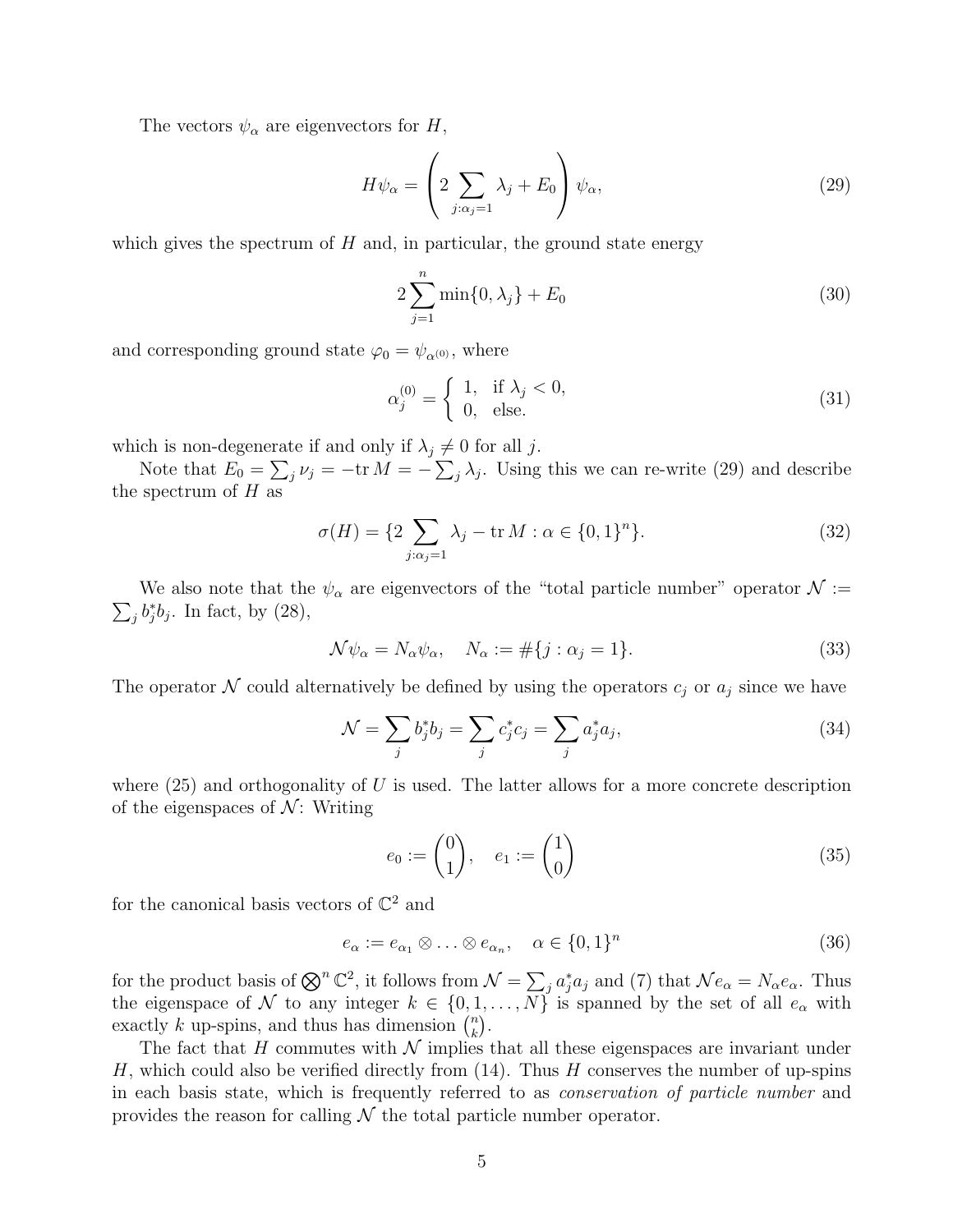## 4 Dynamics of the creation and annihilation operators

For a bounded linear operator  $A$  on  $H$  we will write

$$
\tau_t(A) := e^{itH} A e^{-itH} \tag{37}
$$

for the Heisenberg dynamics under H.

We first observe that, for all  $k = 1, \ldots, n$ ,

$$
\tau_t(b_k) = e^{-2it\lambda_k} b_k \quad \tau_t(b_k^*) = e^{2it\lambda_k} b_k^*.
$$
\n(38)

To see the first identity (the second follows by taking adjoints) check by Taylor expansion, using  $b_k^2 = 0$ , that

$$
e^{2it\lambda_k b_k^* b_k} b_k = b_k,\tag{39}
$$

and similarly, using  $b_k b_k^* b_k = (-b_k^* b_k + I)b_k = b_k$ ,

$$
b_k e^{-2it\lambda_k b_k^* b_k} = e^{-2it\lambda_k} b_k.
$$
\n(40)

By combining this, we find (38) from

$$
\tau_t(b_k) = \prod_{\ell} e^{2it\lambda_{\ell}b_{\ell}^*b_{\ell}} b_k \prod_m e^{-2it\lambda_m b_m^*b_m}
$$
  

$$
= e^{2it\lambda_k b_k^*b_k} b_k e^{-2it\lambda_k b_k^*b_k}
$$
  

$$
= e^{-2it\lambda_k} b_k.
$$
 (41)

Remark: A different proof of (38) uses that

$$
\frac{d}{dt}\tau_t(b_k) = -i\tau_t([b_k, H])\tag{42}
$$

$$
= -2i \sum_{\ell} \lambda_{\ell} \tau_t([b_k, b_{\ell}^* b_{\ell}]) \tag{43}
$$

$$
= -2i\lambda_k \tau_t([b_k, b_k^* b_k]) \tag{44}
$$

$$
= -2i\lambda_k \tau_t(b_k). \tag{45}
$$

The unique solution of this differential equation with initial condition  $\tau_0(b_k) = b_k$  is given by (38).

Using (25), (38) and (24), we find the dynamics of the  $c_k$ , working in convenient vector notation,

$$
\tau_t(c) = e^{itH}ce^{-itH}
$$
\n
$$
= e^{itH}U^tbe^{-itH}
$$
\n
$$
= U^te^{itH}be^{-itH}
$$
\n
$$
= U^te^{-2it\Lambda}b
$$
\n
$$
= U^te^{-2it\Lambda}Uc
$$
\n
$$
= e^{-2iMt}c,
$$
\n(46)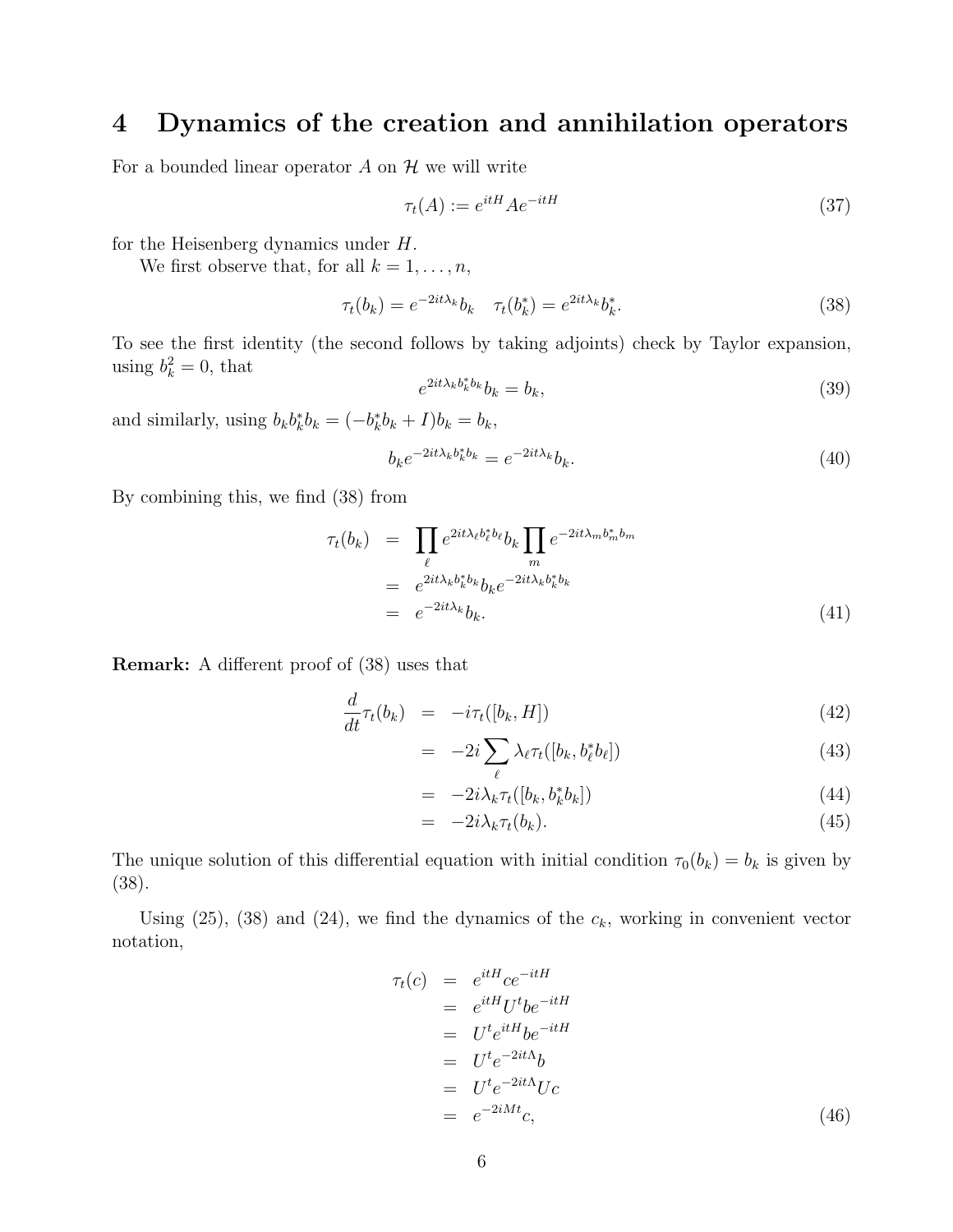or, in components,

$$
\tau_t(c_j) = \sum_{\ell} v_{j\ell}(t)c_{\ell},\tag{47}
$$

where  $v_{j\ell}(t) := \left(e^{-2iMt}\right)_{j\ell}$ . By taking adjoints we get

$$
\tau_t(c_j^*) = \sum_{\ell} \overline{v_{j\ell}(t)} c_{\ell}^*.
$$
\n(48)

What this means is that information on the time evolution  $v_{i\ell}(t)$  of the effective oneparticle Hamiltonian M can be turned into information on the Heisenberg evolution  $\tau_t(\cdot)$ under the many-body Hamiltonian  $H$ . However, a difficulty arises from the fact that the Jordan Wigner transform is non-local, meaning that the operators  $c_i$  act non-locally (i.e. on many spins simultaneously). In order to get information on the Heisenberg evolution of local operators such as  $a_j$  and  $a_j^*$  from this, one needs to find ways to "undo" the Jordan-Wigner transform, which is generally a non-trivial task.

One example where undoing of Jordan-Wigner turned out to be possible is described in [2]. There the case of a random magnetic field, described by choosing the parameters  $\nu_i$  as i.i.d. random variables, is considered. In this case the effective Hamiltonian M becomes the Anderson model. Known results on dynamical localization for the latter allow to deduce a so-called zero-velocity Lieb-Robinson bound for the XY chain in random field, a result which is interpreted as absence of information transport in the spin chain [2].

#### 5 The anisotropic  $XY$  chain

We now consider an anisotropic generalization of  $(1)$ , namely the Hamiltonian

$$
H_{\gamma} = -\sum_{j=1}^{n-1} \mu_j [(1+\gamma_j)\sigma_j^X \sigma_{j+1}^X + (1-\gamma_j)\sigma_j^Y \sigma_{j+1}^Y] - \sum_{j=1}^n \nu_j \sigma_j^Z
$$
(49)

in  $\mathcal{H} = \bigotimes_{j=1}^n \mathbb{C}^2$ . The additional parameters  $\gamma_j$  describe the anisotropy in the two interaction terms. We will generally assume  $\gamma_j \in [0, 1]$ , where the choice  $\gamma_j = 0$  recovers the isotropic XY chain and  $\gamma_j = 1$  gives the quantum Ising chain, where only the interaction terms proportional to  $\sigma_j^X \sigma_{j+1}^X$  appear. We use the notation  $H_\gamma$ , with  $\gamma$  being short for  $(\gamma_j)_{j=1}^n$ , to better distinguish the anisotropic XY chain from the isotropic XY chain considered above.

Below we provide a mathematically streamlined version of a transformation described in [4] for the constant coefficient case (and without magnetic field), adapted to the case of variable coefficients  $\mu_j$ ,  $\gamma_j$  and  $\nu_j$ . In addition to the Jordan-Wigner transform this uses a "Bogoliubov transformation" (of which (25) can be considered as a special case) to reduce the Hamiltonian to a free Fermion system.

Lieb, Schultz and Mattis [4] considered the model (49) without magnetic field, constant  $\mu_j = 1$  and constant  $\gamma_j = \gamma \in (0,1)$ . A constant transverse magnetic field was added in [3] and [1]. The Ising model case  $\gamma = 1$  with constant transverse field was studied in [6].

Using facts from Section 1 as well as

$$
\sigma_j^X \sigma_{j+1}^X - \sigma_j^Y \sigma_{j+1}^Y = 2(a_j a_{j+1} + a_{j+1}^* a_j^*)
$$
\n(50)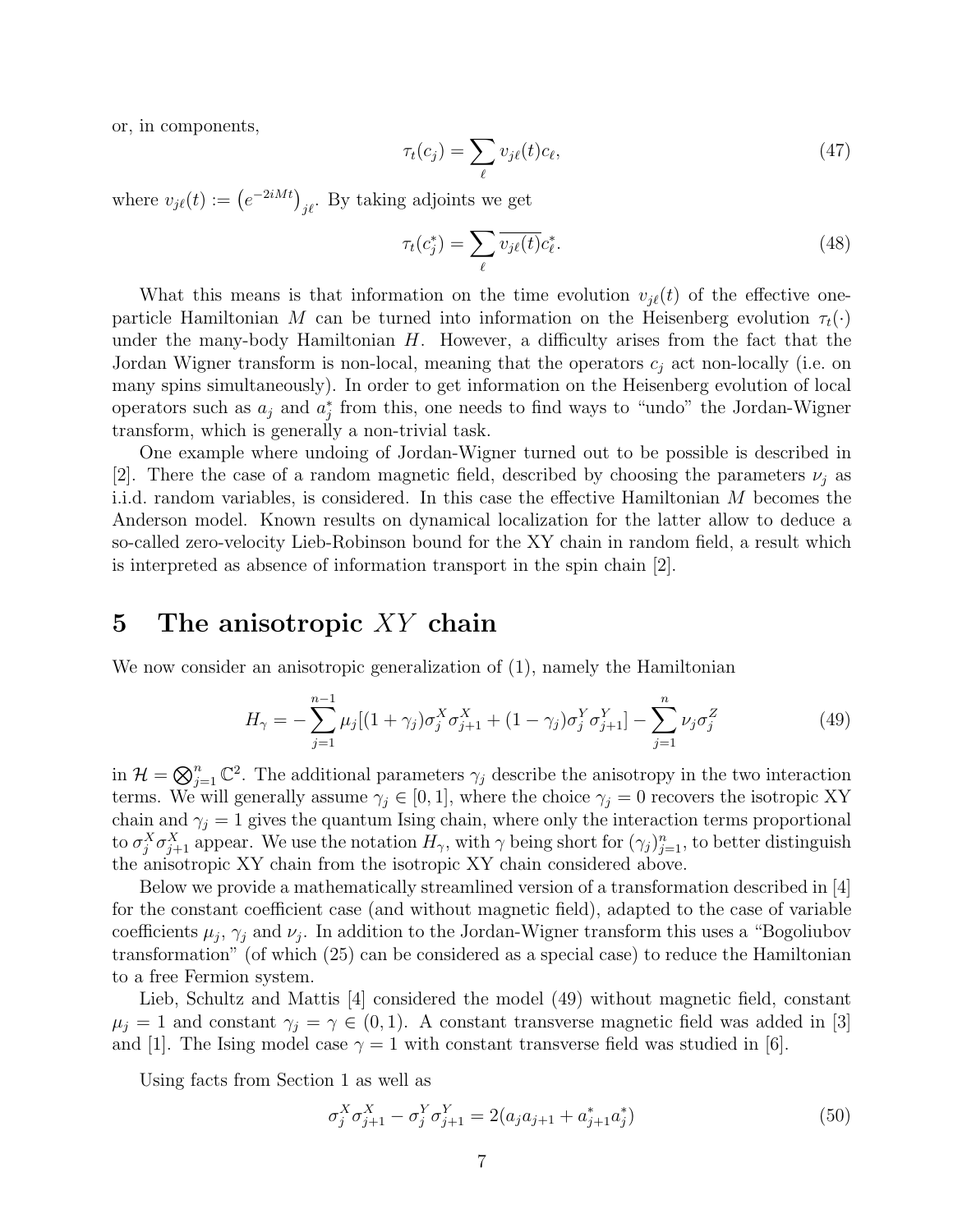we can express  $H_{\gamma}$  in terms of the operators  $a_j$  as

$$
H_{\gamma} = -2\sum_{j=1}^{n-1} \mu_j [a_j a_{j+1}^* + a_{j+1} a_j^* + \gamma_j (a_j a_{j+1} + a_{j+1}^* a_j^*)] - \sum_{j=1}^n \nu_j (2a_j^* a_j - I). \tag{51}
$$

With  $c_j$  as above, using (17), (19), (20) as well as

$$
a_j a_{j+1} = c_j c_{j+1}, \quad a_{j+1}^* a_j^* = c_{j+1}^* c_j^*, \tag{52}
$$

we get

$$
H_{\gamma} = -2 \sum_{j=1}^{n-1} \mu_j [c_j c_{j+1}^* + c_{j+1} c_j^* + \gamma_j (c_j c_{j+1} + c_{j+1}^* c_j^*)] - \sum_{j=1}^n \nu_j (2c_j^* c_j - I)
$$
  
\n
$$
= -\sum_{j=1}^{n-1} \mu_j [c_j c_{j+1}^* - c_{j+1}^* c_j + c_{j+1} c_j^* - c_j^* c_{j+1} + \gamma_j (c_j c_{j+1} - c_{j+1} c_j + c_{j+1}^* c_j^* - c_j^* c_{j+1}^*)]
$$
  
\n
$$
- \sum_{j=1}^n \nu_j (c_j^* c_j - c_j c_j^*)
$$
  
\n
$$
= C^* \tilde{M} C.
$$
 (53)

where we have also used the anti-commutation properties (18). In the last line we have set

$$
\mathcal{C} = (c_1, \dots, c_n, c_1^*, \dots, c_n^*)^t,\tag{54}
$$

a "column vector", and interpret

$$
C^* = (c_1^*, \dots, c_n^*, c_1, \dots, c_n)
$$
\n(55)

as a "row vector". We use the block matrix

$$
\tilde{M} = \begin{pmatrix} A & B \\ -B & -A \end{pmatrix},\tag{56}
$$

where  $A = M$  from (22) and

$$
B = \begin{pmatrix} 0 & \gamma_1 \mu_1 & & & \\ -\gamma_1 \mu_1 & \cdots & \cdots & & \\ & \ddots & \ddots & \ddots & \\ & & \ddots & \ddots & \ddots \\ & & & & \gamma_{n-1} \mu_{n-1} & \\ & & & & -\gamma_{n-1} \mu_{n-1} & 0 \end{pmatrix} .
$$
 (57)

Note here that  $A^* = A^t = A$  and  $B^* = B^t = -B$ , and thus  $\tilde{M}^* = \tilde{M}^t = \tilde{M}$ . Block matrices of the form (56) have many interesting properties (and their appearance in physics is not restricted to the theory of quantum spin chains). One of these properties is that

$$
\begin{pmatrix} 0 & I \\ I & 0 \end{pmatrix} \tilde{M} \begin{pmatrix} 0 & I \\ I & 0 \end{pmatrix} = -\tilde{M},
$$
\n(58)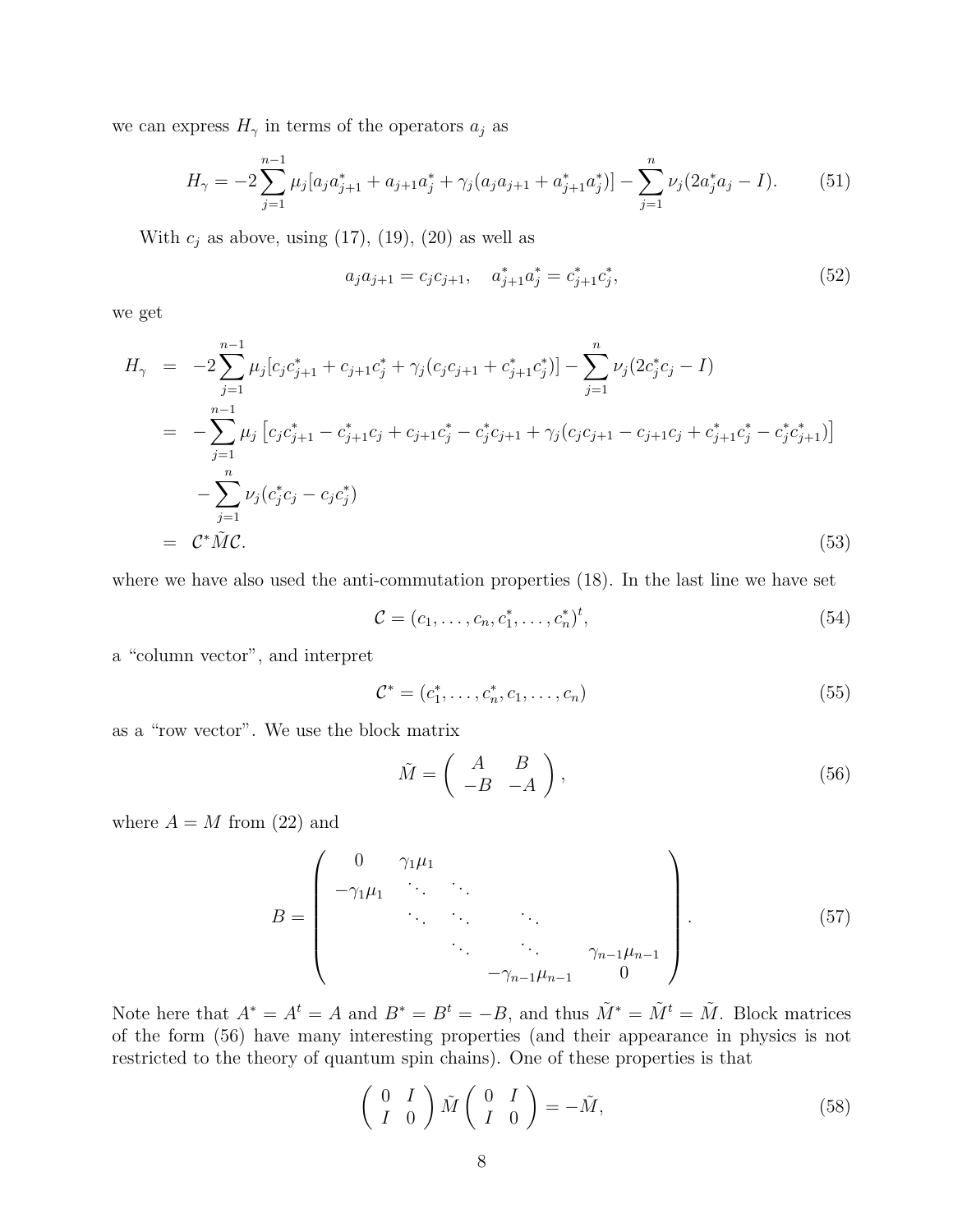i.e.  $\tilde{M}$  is unitarily equivalent to  $-\tilde{M}$  and, in particular,  $\sigma(\tilde{M}) = -\sigma(\tilde{M})$ .

Let  $S = A + B$  and  $0 \leq \tilde{\lambda}_1 \leq \tilde{\lambda}_2 \leq \ldots \leq \tilde{\lambda}_n$  be the singular values of S, i.e. the eigenvalues of  $(S^*S)^{1/2}$ , counted with multiplicity. Let  $\tilde{\Lambda} := \text{diag}(\tilde{\lambda}_1, \ldots, \tilde{\lambda}_n)$ . The singular value decomposition of  $S$  gives orthogonal matrices  $U$  and  $V$  such that

$$
USV^t = U(A + B)V^t = \tilde{\Lambda}.
$$
\n(59)

This implies

$$
\tilde{\Lambda} = \tilde{\Lambda}^t = VS^t U^t = V(A - B)U^t.
$$
\n(60)

Let

$$
W := \frac{1}{2} \left( \begin{array}{cc} V + U & V - U \\ V - U & V + U \end{array} \right). \tag{61}
$$

Then W is an orthogonal  $2n \times 2n$ -matrix. This can be checked by directly verifying that  $WW<sup>t</sup> = I$ , or, alternatively, by noting that

$$
SWS^{-1} = \left(\begin{array}{cc} V & 0\\ 0 & U \end{array}\right),\tag{62}
$$

with the orthogonal matrix

$$
S := \frac{1}{\sqrt{2}} \begin{pmatrix} I & I \\ -I & I \end{pmatrix} . \tag{63}
$$

A calculation shows that W diagonalizes  $\tilde{M}$  via

$$
W\left(\begin{array}{cc} A & B \\ -B & -A \end{array}\right) W^t = \left(\begin{array}{cc} \tilde{\Lambda} & 0 \\ 0 & -\tilde{\Lambda} \end{array}\right). \tag{64}
$$

This leads to another interesting property of block matrices of the form (56), namely that

$$
S = A + B
$$
 is invertible  $\iff$  All  $\lambda_j \neq 0 \iff \tilde{M} = \begin{pmatrix} A & B \\ -B & -A \end{pmatrix}$  is invertible. (65)

It is easily checked that

$$
\mathcal{B} := W\mathcal{C} \tag{66}
$$

is of the form

$$
\mathcal{B} = (b_1, \dots, b_n, b_1^*, \dots, b_n^*)^t. \tag{67}
$$

That the  $c_j$ ,  $j = 1, \ldots, n$ , satisfy CAR is equivalent to

$$
\mathcal{CC}^* + J(\mathcal{CC}^*)^t J = I_{2n},\tag{68}
$$

the  $2n \times 2n$ -identity matrix (where the 1's and 0's which appear are understood as the operators I and 0 on  $\mathcal{H}$ ). Here

$$
J := \left( \begin{array}{cc} 0 & I_n \\ I_n & 0 \end{array} \right) = J^t.
$$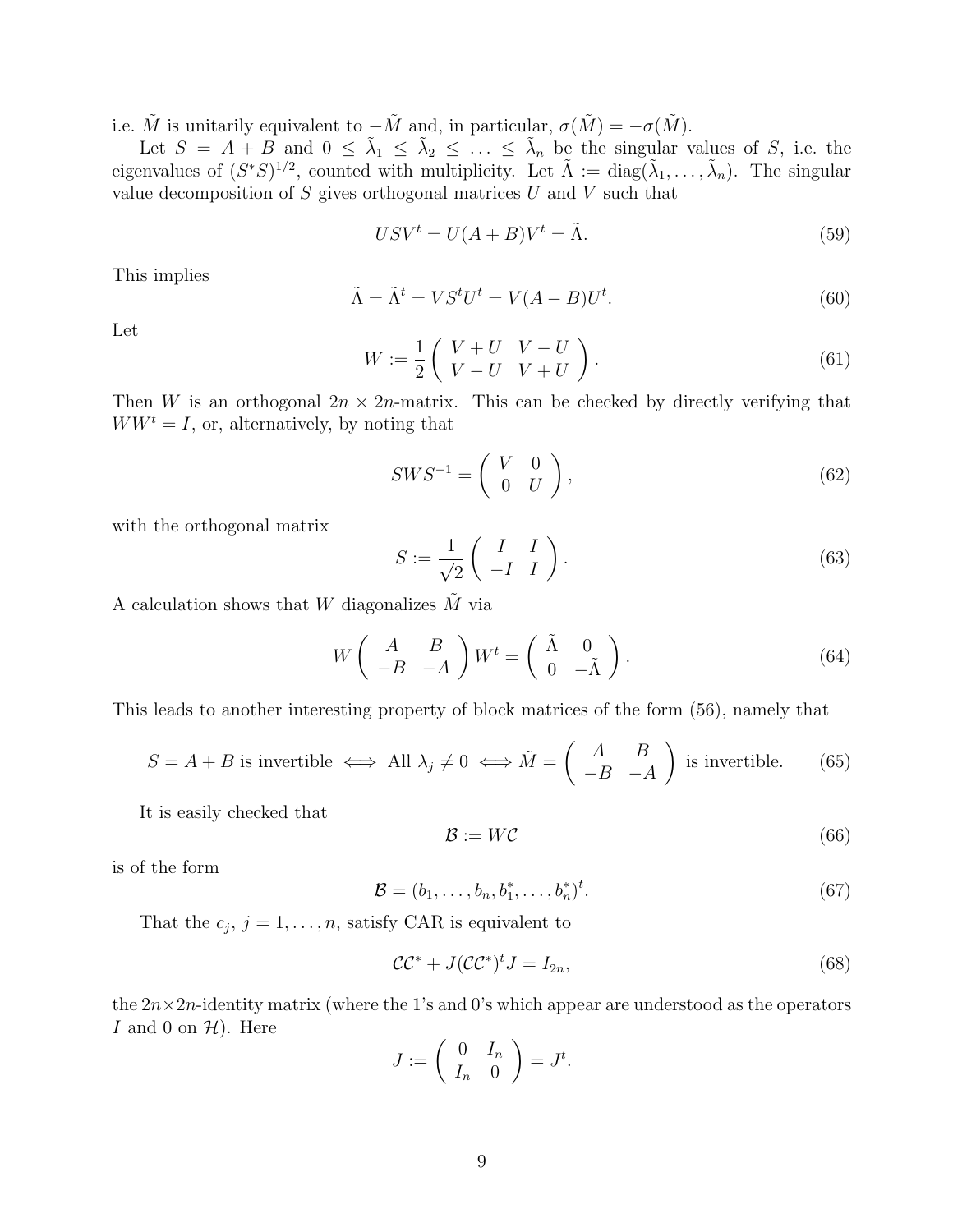Note that  $JW = WJ$  and  $JW^t = W^tJ$ . By (66),

$$
\mathcal{BB}^* + J(\mathcal{BB}^*)^t J = WCC^*W^t + J(WCC^*W^t)^t J
$$
  
=  $W(CC^* + J(CC^*)^t J)W^t$   
=  $WI_{2n}W^t$   
=  $I_{2n}$ . (69)

Thus the  $b_j$ ,  $j = 1, \ldots, n$ , satisfy CAR as well. Essentially, what we have shown here is the fact that (66) is a *Bogoliubov transformation*.

This Bogoliubov transformation diagonalizes  $H_{\gamma}$ : By (53) and (64) we have

$$
H_{\gamma} = C^* \tilde{M} C = \mathcal{B}^* W \tilde{M} W^t \mathcal{B} = \mathcal{B}^* \begin{pmatrix} \tilde{\Lambda} & 0 \\ 0 & -\tilde{\Lambda} \end{pmatrix} \mathcal{B}
$$
  

$$
= \sum_{j=1}^n \tilde{\lambda}_j (b_j^* b_j - b_j b_j^*)
$$
  

$$
= 2 \sum_{j=1}^n \tilde{\lambda}_j b_j^* b_j - \tilde{E}_0 I,
$$
 (70)

where  $\tilde{E}_0 = \sum_{j=1}^n \tilde{\lambda}_j$ . Thus  $H_\gamma$  has been written in the form of a free fermion system.

As in Section 3 we can argue that the intersections of the kernels of the  $b_j$  is onedimensional, i.e. that they contain an essentially unique vaccum vector  $\Omega$  from which an ONB of eigenvectors of  $H_{\gamma}$  is found as

$$
\psi_{\alpha} = (b_1^*)^{\alpha_1} \dots (b_n^*)^{\alpha_n} \tilde{\Omega}, \quad \alpha \in \{0, 1\}^n. \tag{71}
$$

The corresponding eigenvalues are  $2\sum_{j:\alpha_j=1} \tilde{\lambda}_j - \tilde{E}_0$ , so that one gets

$$
\sigma(H_{\gamma}) = \left\{ 2 \sum_{j:\alpha_j=1} \tilde{\lambda}_j - \tilde{E}_0 : \ \alpha \in \{0,1\}^n \right\}.
$$
\n(72)

All  $\tilde{\lambda}_j$  are non-negative, which leads to expressions for the ground state and ground state energy which, at least formally, look simpler than what was obtained for the isotropic case in Section 3 above: The ground state energy of  $H_{\gamma}$  is

$$
E_0 = -\tilde{E}_0 = -\text{tr}(S^*S)^{1/2}.
$$
\n(73)

If  $S = A + B$  (or, equivalently by (65),  $\tilde{M}$ ) is invertible, then the vacuum vector  $\tilde{\Omega}$  is the unique ground state of  $H_{\gamma}$ .

For theoretical arguments it is a useful property that the ground state coincides with the vacuum (which was not the case in Section 3 above). From this point of view, the diagonalization procedure described in the current section is superior to the one for the isotropic case described earlier. However, in concrete examples there is also a price to pay, which comes in the form of having to find a the singular value decomposition (59) of the non-self-adjoint matrix  $A + B$  instead of just the eigenvalues and eigenvectors of the self-adjoint A.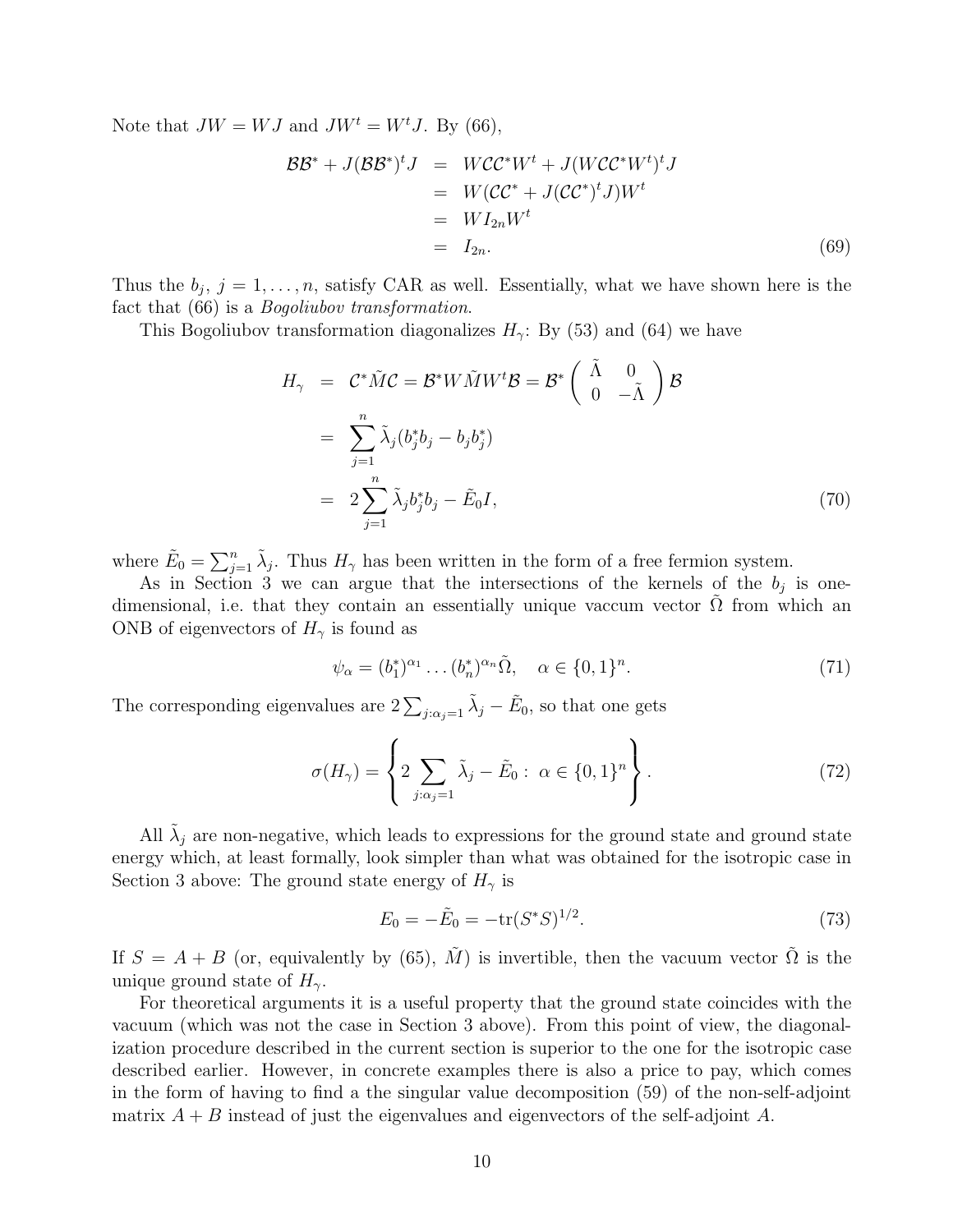Remark: Of course, the isotropic XY -chain should arise as a special case of the anisotropic XY-chain. Indeed, the Hamiltonians in (1) and (51) coincide in the case where all  $\gamma_i = 0$ , which is expressed by the fact that M from  $(22)$  reappears as A in  $(56)$ , while the off-diagonal blocks  $\pm B$  in (56) vanish in the isotropic case. The reason that (70) takes a form different from (26) is that the  $\lambda_j$  and  $\tilde{\lambda}_j$  are chosen differently. In (26) the  $\lambda_j$  are chosen as eigenvalues of M, while when using (70) in the isotropic case the  $\tilde{\lambda}_j$  are eigenvalues of  $|A| = |M|$ . Essentially, treating the isotropic xy-chain as a special case of the methods introduced for the anisotropic xy-chain amounts to block-diagonalizing  $\begin{pmatrix} |M| & 0 \\ 0 & 0 \end{pmatrix}$  $0 \quad -|M|$ ) instead of  $\begin{pmatrix} M & 0 \\ 0 & N \end{pmatrix}$  $0 - M$  $\setminus$ , which are, of course, unitarily equivalent.

We end this section by describing how the arguments on dynamics from Section 4 can be extended to the anisotropic case. For the Heisenberg dynamics of  $b_k$  and  $b_k^*$  one finds as before

$$
\tau_t(b_k) = e^{-2it\lambda_k} b_k \quad \tau_t(b_k^*) = e^{2it\lambda_k} b_k^*,\tag{74}
$$

i.e.

$$
\tau_t(\mathcal{B}) = \begin{pmatrix} e^{-2it\Lambda} & 0\\ 0 & e^{2it\Lambda} \end{pmatrix} \mathcal{B}.
$$
 (75)

Furthermore,

$$
\tau_t(\mathcal{C}) = e^{itH_{\gamma}} \mathcal{C} e^{-itH_{\gamma}}
$$
\n
$$
= e^{itH_{\gamma}} W^t \mathcal{B} e^{-itH_{\gamma}}
$$
\n
$$
= W^t e^{itH_{\gamma}} \mathcal{B} e^{-itH_{\gamma}}
$$
\n
$$
= W^t \begin{pmatrix} e^{-2it\Lambda} & 0 \\ 0 & e^{2it\Lambda} \end{pmatrix} \mathcal{B}
$$
\n
$$
= W^t \begin{pmatrix} e^{-2it\Lambda} & 0 \\ 0 & e^{2it\Lambda} \end{pmatrix} W \mathcal{C}
$$
\n
$$
= e^{-2it\tilde{\mathcal{M}}} \mathcal{C}, \qquad (76)
$$

or, writing out the first  $n$  components,

$$
\tau_t(c_j) = \sum_{\ell=1}^n v_{j,\ell}(2t)c_{\ell} + \sum_{\ell=1}^n v_{j,n+\ell}(2t)c_{\ell}^*, \quad j = 1, \dots, n,
$$
\n(77)

where

$$
v_{j,\ell}(t) := \left(e^{-i\tilde{M}t}\right)_{j,\ell}.\tag{78}
$$

## References

- [1] E. Barouch and B. McCoy, Phys. Rev. A 3 (1971) 786
- [2] E. Hamza, R. Sims and G. Stolz, Dynamical localization in disordered quantum spin systems, Comm. Math. Phys. 315 (2012) 215239